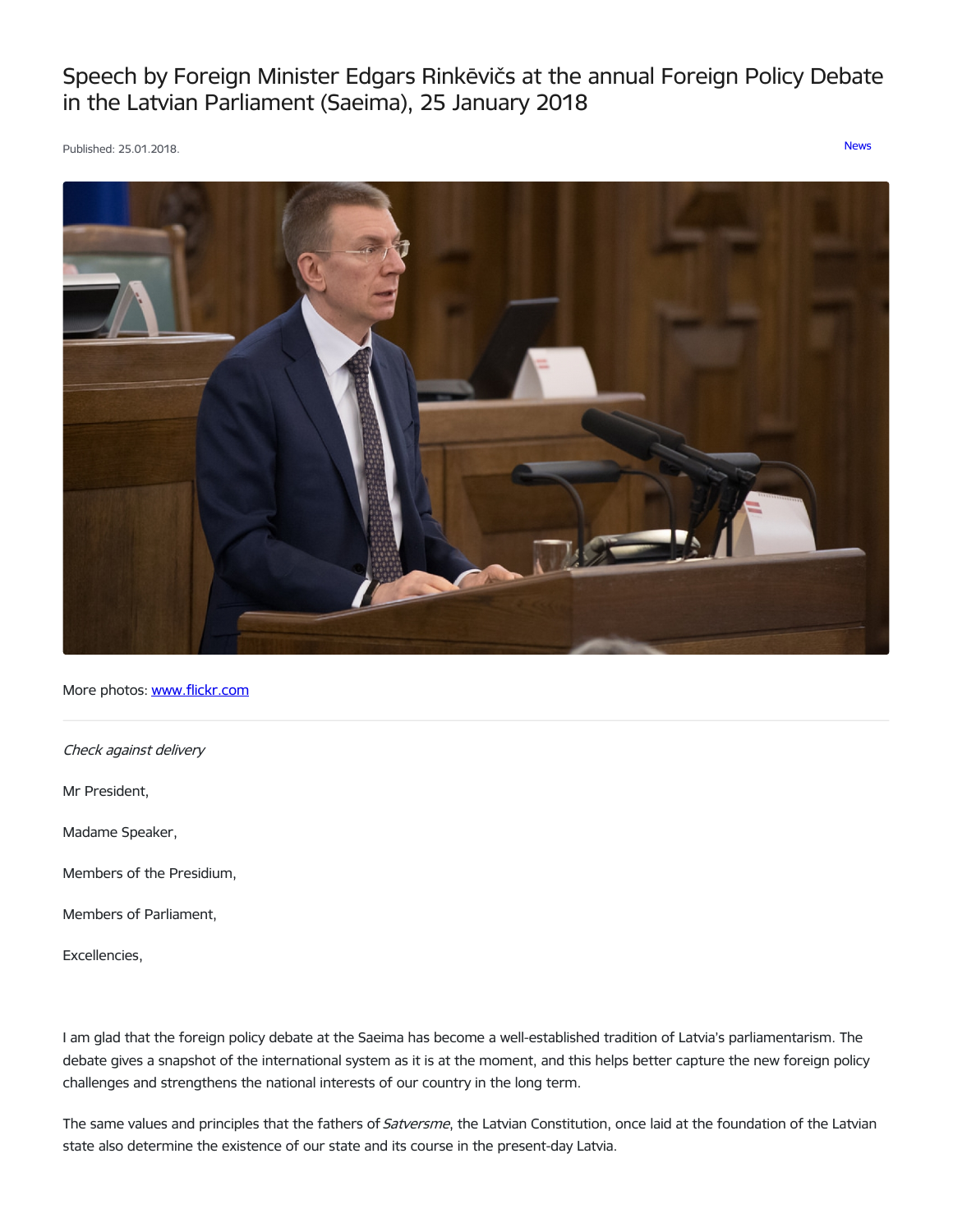On 18 November 1918, Latvia was not bequeathed its independence as a gift, it was born in battles. During the War of Independence, everyone made sacrifices – in whichever place they were and each to their own ability – so that the state of Latvia could become reality. And after that followed the work of diplomats in the new country that had been created.

"Latvia has covered two stages in its fight for national independence, namely, Latvia's liberation and Latvia's recognition. From both of these battles, we emerged victorious. The first was fought with arms in hand and loss of lives, the second required nothing more than a pen and a keen mind." These words were spoken by the first Latvian Foreign Minister, Zigfrīds Anna Meierovics, during a Saeima session in this very building.

# Ladies and gentlemen!

This year, Latvia's foreign policy enters its second centenary. This is not only a symbolic milestone. Regardless of globalisation, each sovereign state will contribute to shaping policy worldwide also in future – both bilaterally and via international organisations. Latvia is no exception.

What is the world of today and what will it be like tomorrow? It is, and will be full of surprises. We often face conflicting geopolitical choices. The status of Jerusalem, Iran's nuclear deal or the Paris climate accord are prime examples.

Although we would like to see international relations as a game of chess played by grand masters, those relations often remind one of the game, "Chutes and Ladders". Heated rhetoric, carelessness of players or unfortunate rolls of the dice can lead to an unplanned result – one would like to climb the ladder to the very top, while more often as not one is forced to slide down a "chute". A game like this can go too far.

## Honourable Members of Parliament,

Since the restoration of independence, divergent views still appear in the discussions on Latvia's foreign policy goals and on the work to be done. There are those who consider Latvia to be an entryway or a bridge, or a place to stop on the road to Russia.

And there are those who see Latvia as a full-fledged part of the Western system with its confidence – so characteristic of that system – based on the values of a democratic state governed by the rule of law.

These are mutually exclusive approaches.

Ever since the state of Latvia was established, the goal of Latvia's foreign policy has remained unchanged – to safeguard the independence of our state. This goal is still there.

In the future as well, the foreign policy of Latvia will remain based on a strong European Union and NATO, the strengthening of international justice and increasing our own prosperity.

Latvia has always stood up for the respect of international law, since we all are well aware what brute force in international relations means. Nobody has cancelled the principles of international law in the relations between countries. And they must be observed!

Support for compliance with the principles of international law positions Latvia as a responsible partner in international cooperation. Therefore, Latvia advocates the enhancement of the role of the United Nations, the Organisation for Security and Cooperation in Europe, and the Council of Europe in international relations.

International law also guarantees the territorial inviolability of states, and it is of vital importance for Latvia that this principle be upheld, it being closely related to Latvia's security. Latvia will always stand up for the territorial integrity of Ukraine, Georgia and Moldova.

Latvia will also continue its unwavering policy of non-recognition of the illegal and illegitimate annexation of Crimea.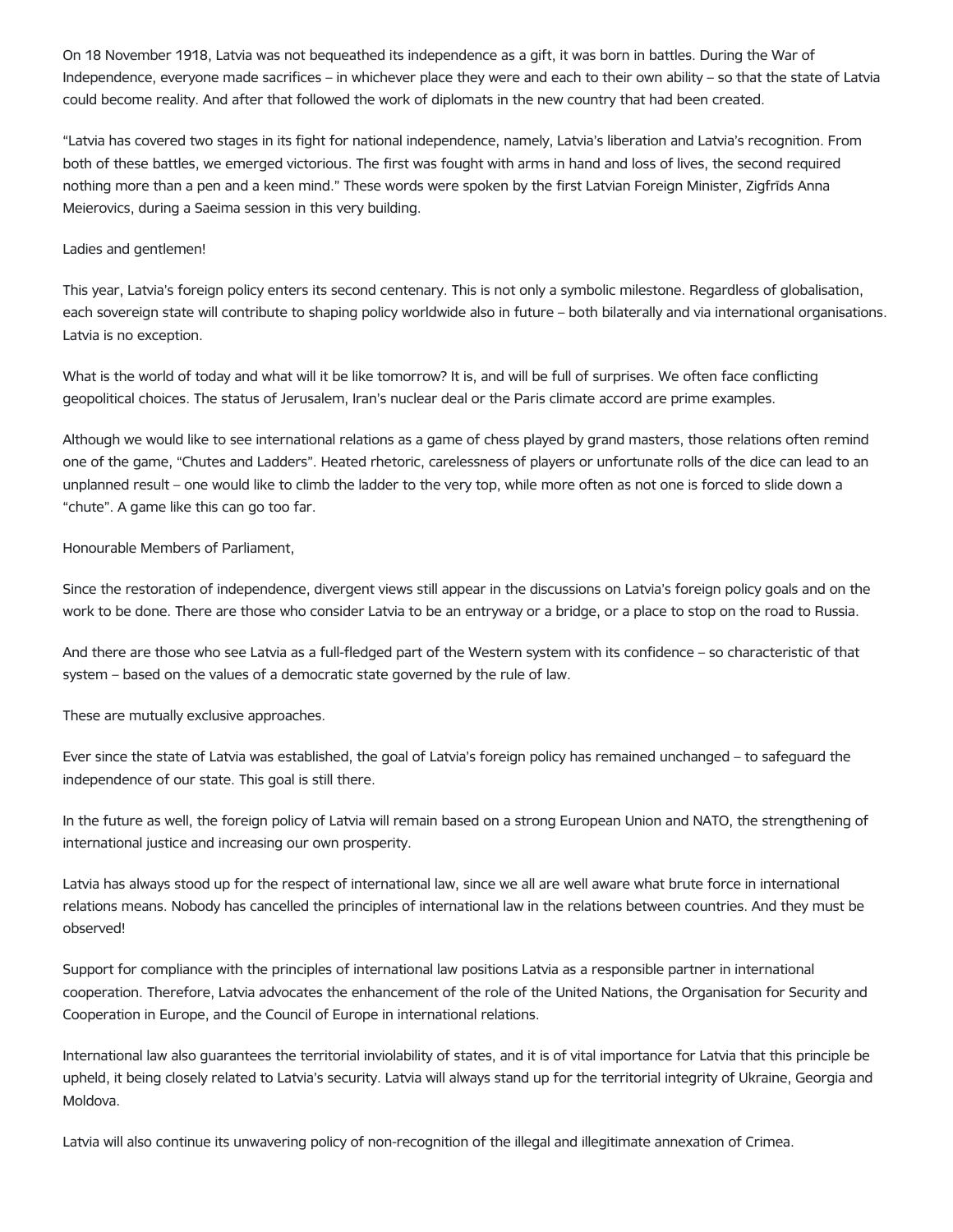Ladies and gentlemen,

"To get closer, you should approach people instead of waiting for them to approach you". These words by the Latvian poet Imants Ziedonis aptly characterise the ongoing processes and challenges in the European Union. In the discussion on the European Union's future, Latvia has a clear position: the countries that aspire to do more should be given the opportunity of building closer cooperation. It is essential for such cooperation to be open to all Member States. Latvia's interests are in being at the core of Europe.

A question is often raised on how united the European Union actually is. In 2018, too, the European Union is united! True, not everything in the European Union takes place in an optimal manner; decisions sometimes come slowly and laboriously. The decisions may be delayed but this does not mean that we are too late with something. It is in the very nature of the European Union to pool efforts in doing things that can be more effectively accomplished together and make us all strong.

The European Union is not only the Single Market or an economic union. It is a union of values and law, a union that is also in the interests of our existence as a nation state. We are part of a free, democratic world, we adhere to European values; this is our European identity, something that must also be upheld. An effective EU makes a strong Latvia.

The refugee crisis near the European Union's borders is still a burning issue. Although the Member States have divergent opinions on solutions to the migration crisis and the importance of a strong fiscal discipline, those are not the matters that are going to cause insurmountable difficulties to the European Union. The tendencies of populism and radicalism pose a much higher risk to the European Union's unity. Therefore, we cannot speak at this point of a West-East, a north-south or an old-new divide between the Member States. The dividing line runs between a responsible politics or populism and chaos.

In the years ahead, we will have to resolve several issues – Brexit, the EU Multiannual Financial Framework and the European Union's future.

I am certain that all the 27 EU Member States will succeed in finding a mutually acceptable model of relationship between the United Kingdom and the European Union when the Brexit negotiations are over. The first phase of the talks has been concluded, and basic interests of our citizens have been taken into account. Now it is vital to build close relations between the European Union and the United Kingdom in trade and security.

Latvia should actively contribute to the strengthening of the European Union's defence capabilities, to the development of the Euro area and a digital, energy and transport union. We are open to proposals on how to strengthen the management and effectiveness of the Euro area.

In discussions on the European Union's post-2020 Multiannual Financial Framework, Latvia's position should focus on the Cohesion Policy and the Common Agricultural Policy. This is essential for the development of our region and the convergence of living standards. Latvia is prepared to engage in further discussions to find the right balance between the EU's internal development goals and the new challenges such as migration and defence.

Those are only few but highly relevant questions that will underpin domestic and foreign policy choices over an extended period.

Esteemed Members of Parliament,

There is no room for compromise on the issues of our country's security and defence. Only genuine participation in the European Union and NATO guarantees the security and independence of our state.

As of this year, we're already spending 2 % of our GDP on defence. This is a significant contribution by Latvia to its own security and to strengthening of the Alliance's collective defence. This is not just a line item in accounting records, and it's not an aim in itself, but a contribution to boosting our capabilities.

In order to strengthen resilience in the face of traditional threats and modern challenges, the funding towards our country's defence and security should be further increased in the near future. We cannot stop at what has been achieved also in terms of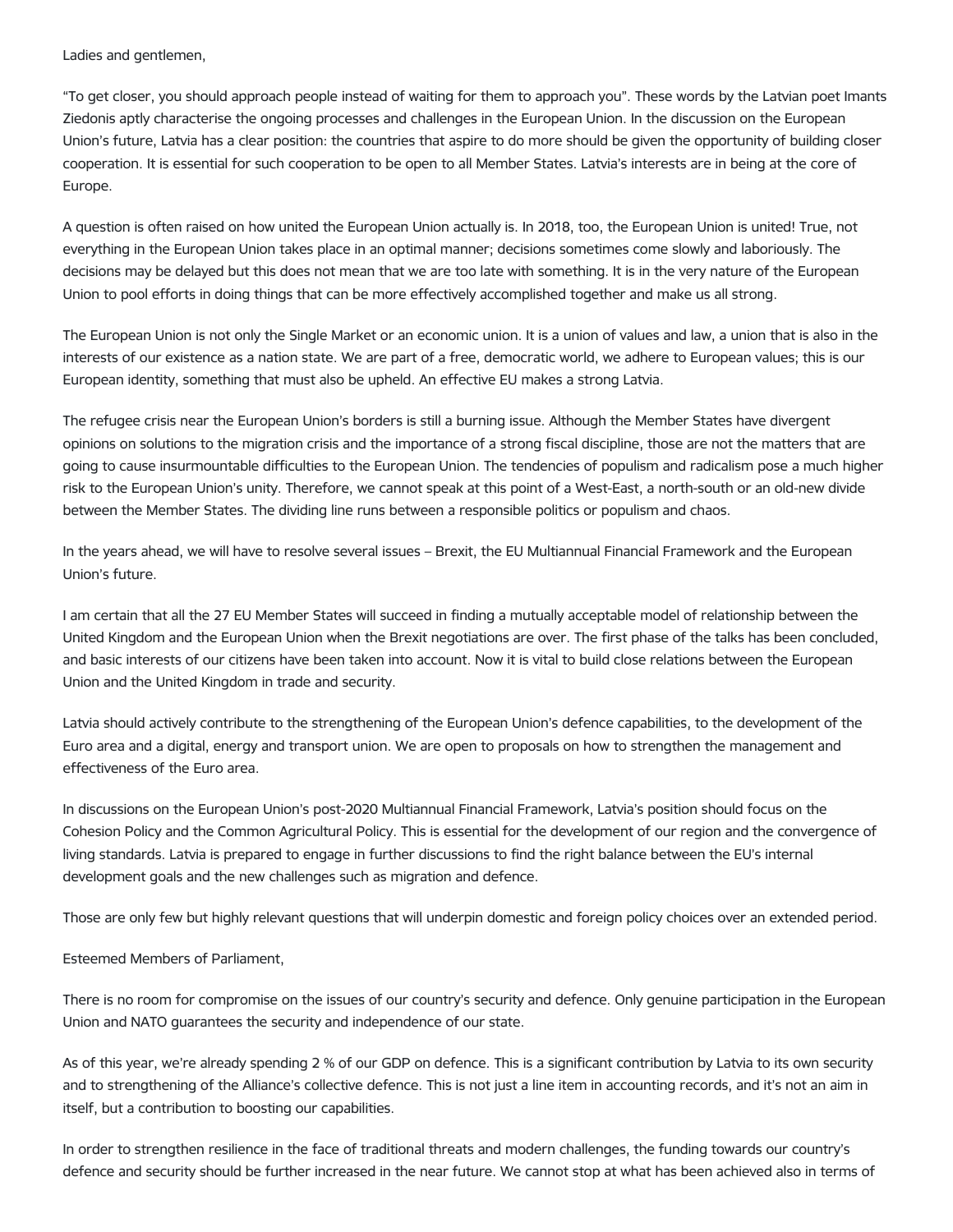NATO presence in the region: the elements of NATO's air and sea defence should be reinforced and the command and control principles should be enhanced.

Let me thank our allies from Canada, Spain, Poland, Slovenia, Italy and Albania for their participation in the NATO multinational battlegroup in Latvia. The United States of America and Canada are proving, by real actions, the close transatlantic link in the strengthening of collective defence in the region. And I would like to thank Danish and Italian contingents currently engaged in policing NATO's airspace over the Baltic States.

Latvia is not only a 'consumer' of security, but also a contributor, and this is evidenced by our participation in missions. Therefore, I would like to extend gratitude to those who represent Latvia in military operations in Iraq, Afghanistan, Mali, the Mediterranean, and off the coasts of Somalia, and also in civilian missions in Ukraine and Georgia.

Cooperation between NATO and the European Union is one of Latvia's priorities in security and defence, and it needs to be developed. The facilitation of cross-border military mobility is also of high importance for Latvia. Cooperation between NATO and the European Union on security is growing increasingly closer. The framework of the Permanent Structured Cooperation, or PESCO, is a major step in the consolidation of the European Union's Common Security and Defence Policy.

## Ladies and Gentlemen!

We are aware of the geographical proximity of Russia, while in terms of values we are quite distant. Therefore, the relations with that country are built both through a dialogue, where it is possible, and through advocating the policy of deterrence and sanctions vis-à-vis Russia as long as Russia will be violating international law and sovereignty of other states.

A dialogue with Russia is pursued in matters concerning tangible cooperation between both countries. The final document for the demarcation of the border between Latvia and Russia was signed last year. This is a great step not only towards strengthening of Latvia's security, it was also necessary for an effective fight against illegal migration and organised crime. Latvia needs a wellmanaged border in order to effectively protect the external frontier of NATO and the European Union.

#### Ladies and Gentlemen!

Improvements to Latvia's economic competitiveness depend only on our own effort, while economic growth also depends on external factors. Latvia can unlock its foreign trade potential both in the markets of our closest neighbourhood, and in vast and rapidly growing regions across the globe. Therefore, the European Union's internal market, especially the Baltic-Nordic region, is still important for us.

At the same time, great attention is devoted to North America, also China, India, Japan and Southeast Asia, as well as the Gulf region. Entering new markets opens new opportunities to our businesses, makes it possible to increase competitiveness and reduce dependence on politically manipulated markets.

Every effort should be made in the years ahead so that Latvia comes to be recognised for its quality products and innovations. May every activity by central and local authorities and the private sector be driven by one vital leitmotif – here in Latvia, we do any work in good quality, honourably and competently, that is, we do it well. It is not easy and yet it is not impossible.

In this context, Latvia's Centennial is an excellent opportunity for directing our foreign partners' attention to what Latvia has achieved and promoting further cooperation in tangible projects – in business, security, culture, education, and science. To be dynamic and convincing, and highlight Latvia's achievements is the daily mission of the Foreign Service.

At the same time, it should be borne in mind that our diplomats cannot stand in for the work that needs to be done to improve Latvia's competitiveness. The most effective reforms are often undertaken because of an external impetus, not only their urgency. Thus, the process of accession to the Organisation for Economic Cooperation and Development, or OECD, helped us put in place the much-needed improvements in the financial sector and the governance of state-owned enterprises.

What is left to our own discretion is at times subject to chaotic change and fragmented measures. This tendency also influences